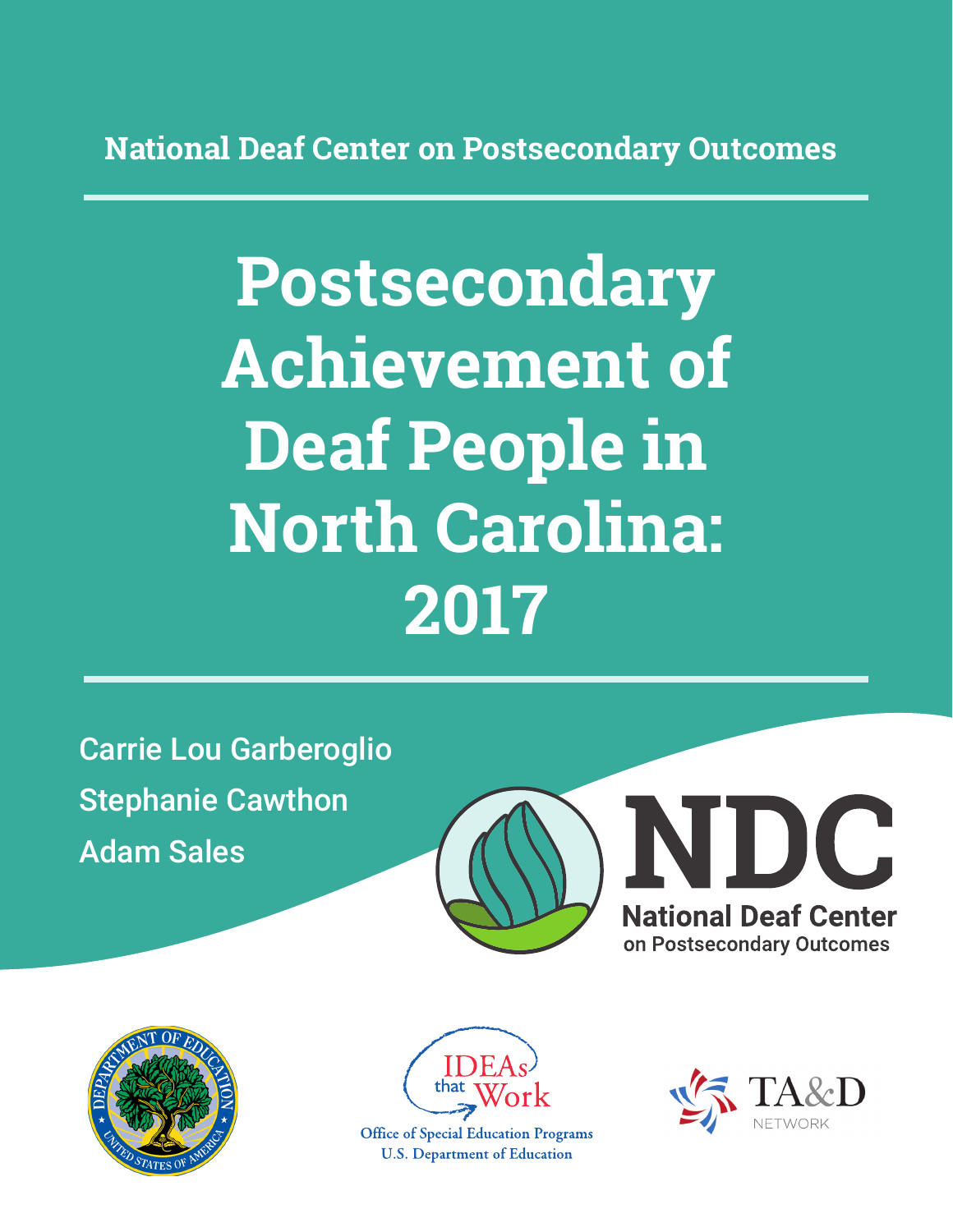This document was developed under a grant from the U.S. Department of Education, OSEP #HD326D160001. However, the contents do not necessarily represent the policy of the U.S. Department of Education, and you should not assume endorsement by the federal government.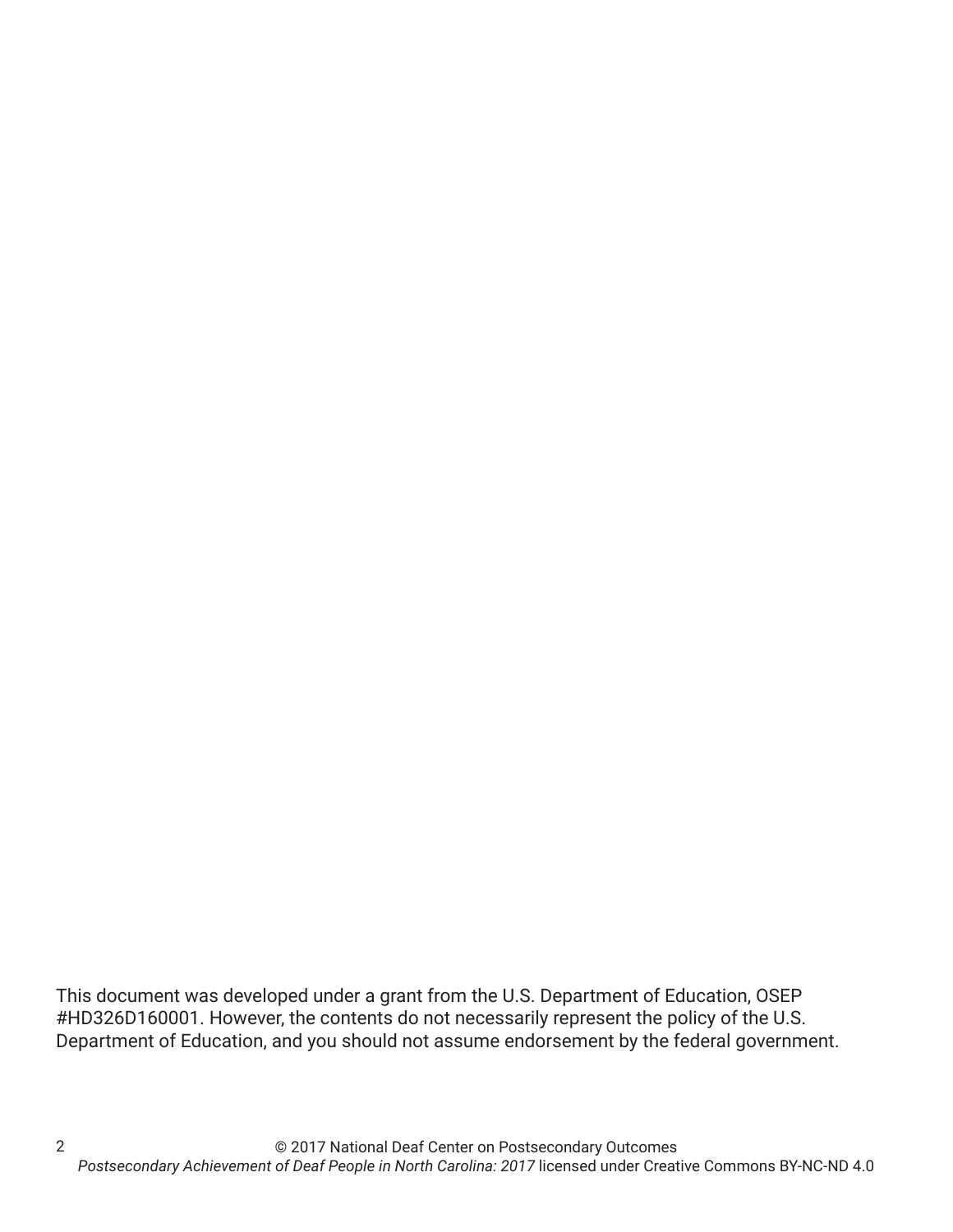Postsecondary experiences of deaf people vary widely across the nation. National reports about educational attainment and employment are available at nationaldeafcenter.org (Garberoglio, Cawthon, & Bond, 2016; Garberoglio, Cawthon, & Sales, 2017). This report provides current estimates of postsecondary achievement in North Carolina. We used 5-year estimates of data from the American Community Survey (ACS), a national survey conducted by the U.S. Census Bureau, to generate the findings in this report. More information about this dataset and the analyses are shared in the Methods section at the end of this report.

# **EDUCATIONAL ATTAINMENT**

In the United States, deaf people attained lower levels of education than their hearing peers in 2015, according to national educational attainment data (Garberoglio et al., 2017). Educational attainment also varied across gender, race, and ethnicity.



In this report, we use the term *deaf* in an all-encompassing manner to include individuals who identify as Deaf, hard of hearing, hearing impaired, late deafened, and deafdisabled.

© 2017 National Deaf Center on Postsecondary Outcomes

*Postsecondary Achievement of Deaf People in North Carolina: 2017* licensed under Creative Commons BY-NC-ND 4.0

**In North Carolina,**

**2.5%**

**of 25–64 year**

**olds are deaf.**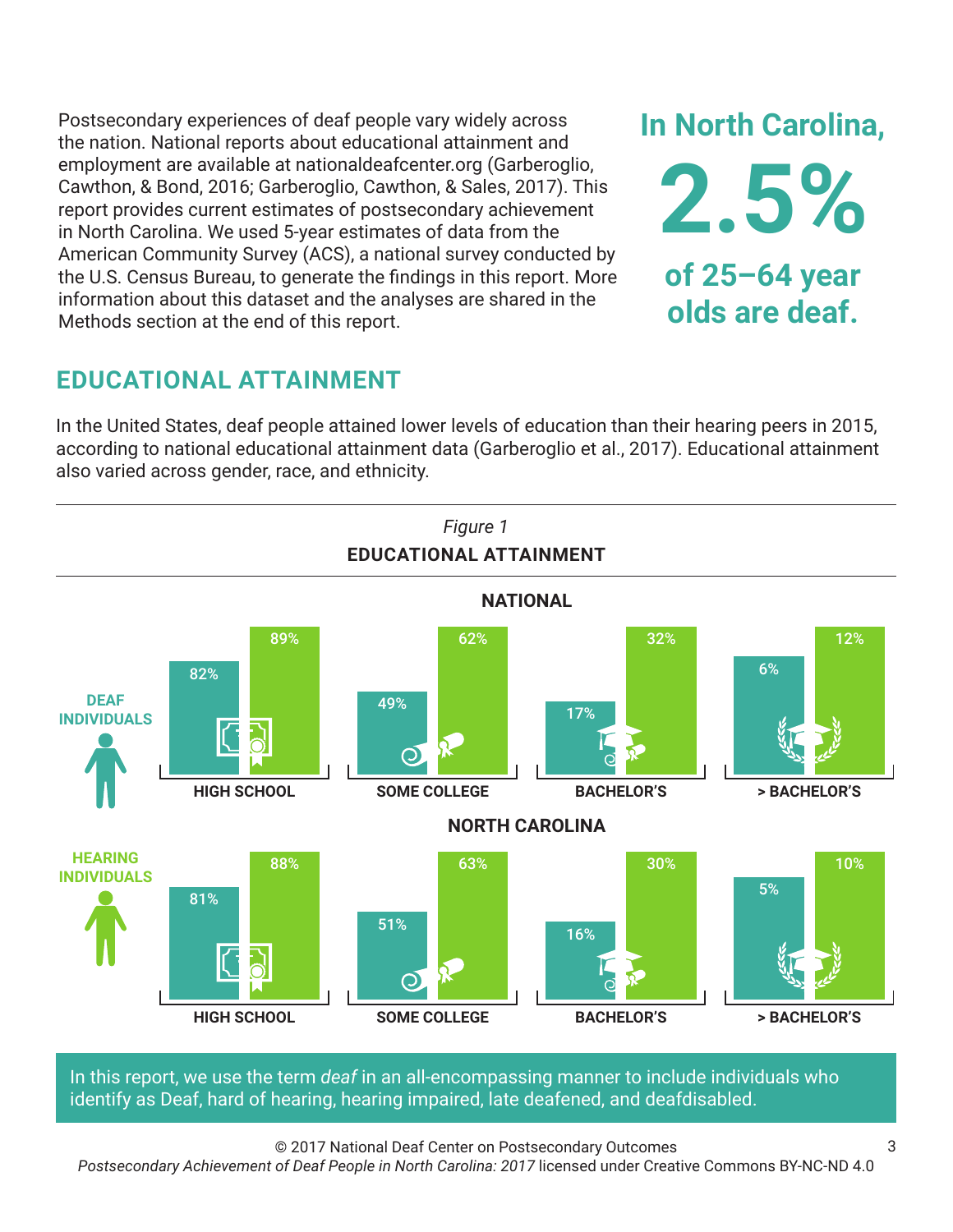#### *Figure 2*

### **EDUCATIONAL ATTAINMENT IN NORTH CAROLINA BY GENDER**



4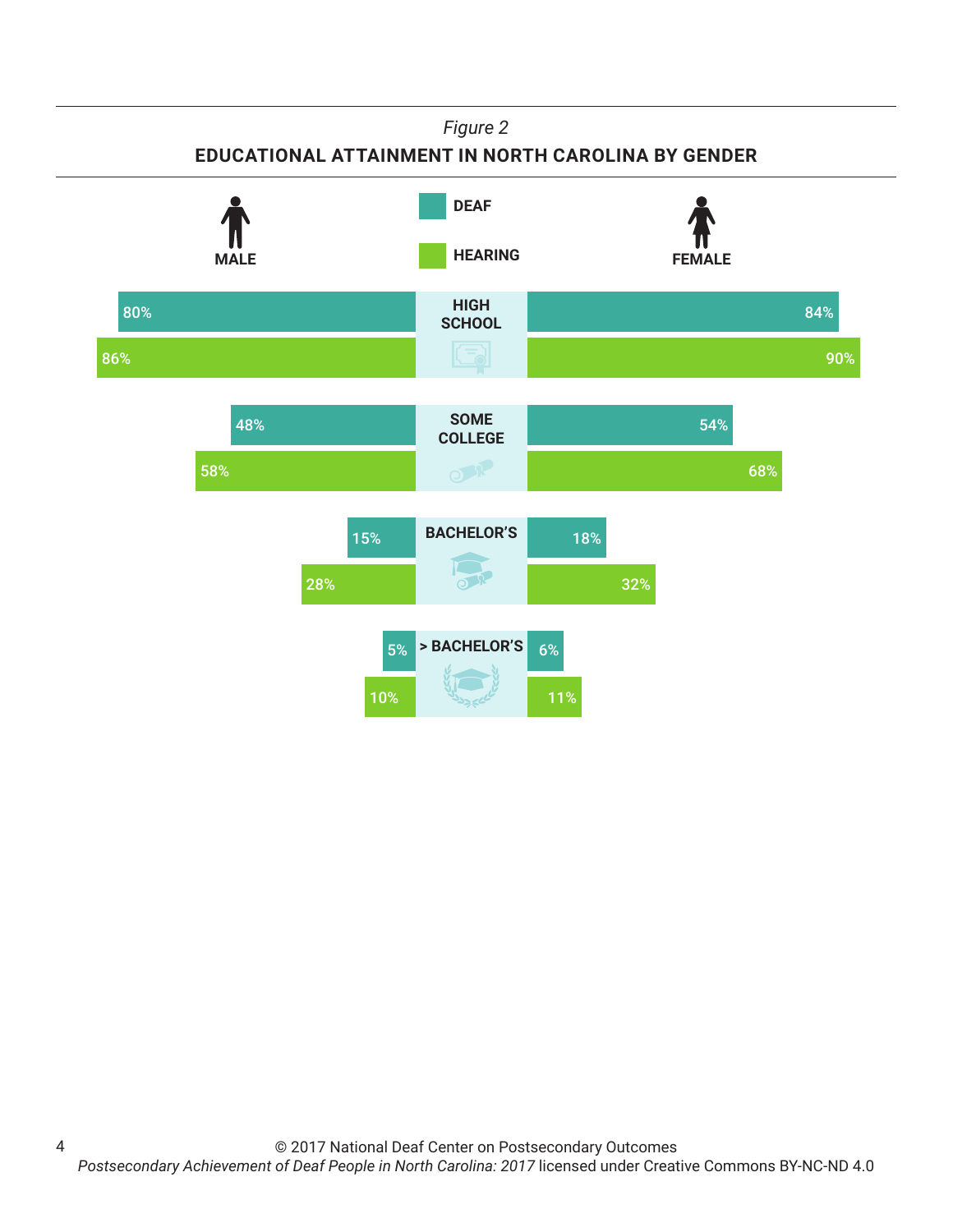*Figure 3*

**EDUCATIONAL ATTAINMENT IN NORTH CAROLINA BY RACE AND ETHNICITY**



A large percentage of deaf individuals have additional disabilities, and each combination of which results in unique strengths and challenges. Educational attainment rates vary by type of disability. Across the nation, deaf individuals with any type of additional disability reported lower educational attainment levels.

5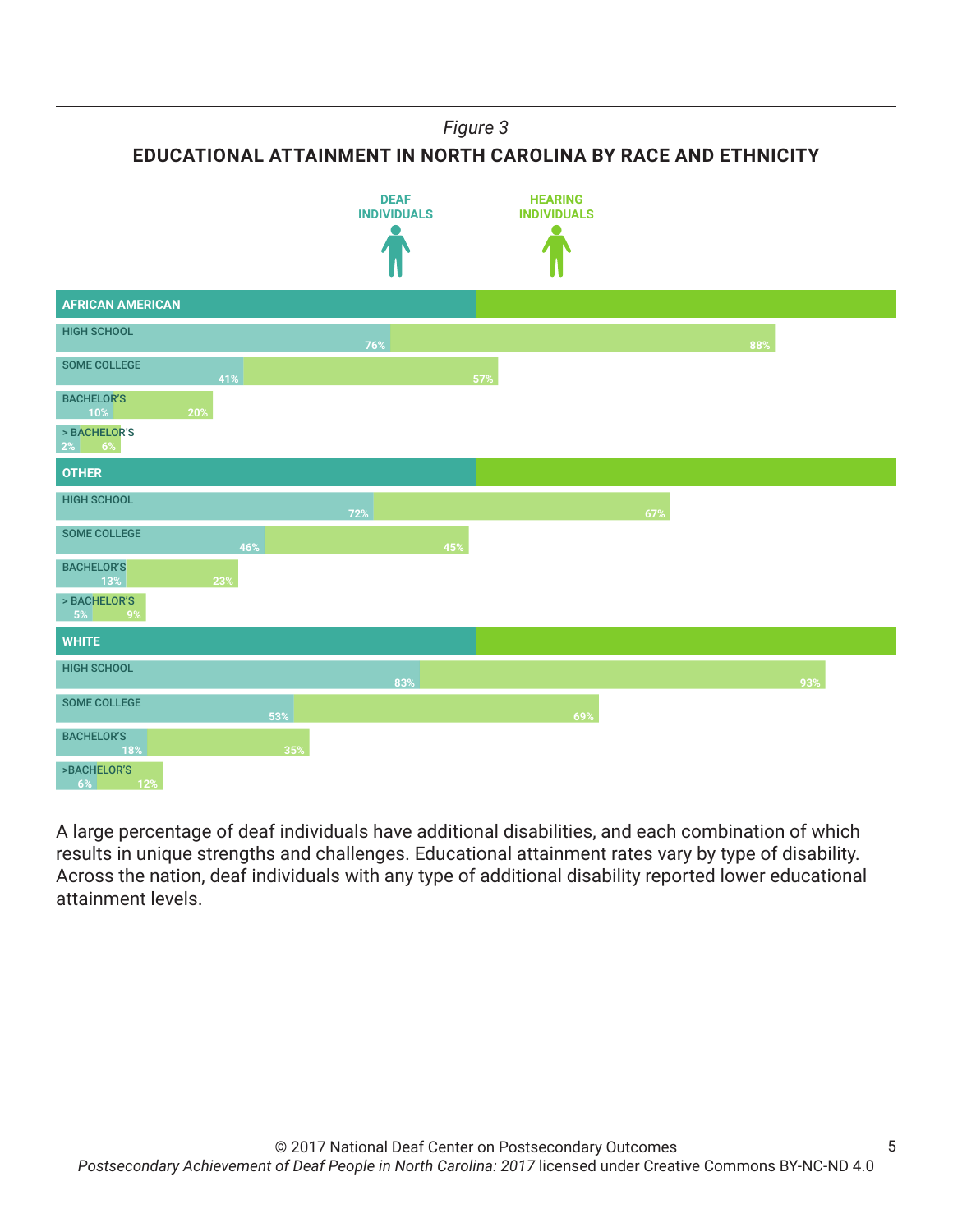## *Figure 4* **EDUCATIONAL ATTAINMENT BY DISABILITY**

|                                  | <b>HIGH</b><br><b>SCHOOL</b> | <b>SOME</b><br><b>COLLEGE</b> | <b>BACHELOR'S</b> | > BACHELOR'S |
|----------------------------------|------------------------------|-------------------------------|-------------------|--------------|
| DEAF + NO ADDITIONAL DISABILITY  | 87%                          | 56%                           | 22%               | 7%           |
| DEAF + ANY ADDITIONAL DISABILITY | 75%                          | 44%                           | 10%               | 3%           |
| <b>DEAFBLIND</b>                 | 71%                          | 40%                           | 9%                | 3%           |

# **EMPLOYMENT RATES**

6

National employment statistics show lower employment rates among deaf individuals. Almost half of deaf people are not in the labor force (Garberoglio, Cawthon, & Bond, 2016). Employment rates also vary by gender, race, and ethnicity.



© 2017 National Deaf Center on Postsecondary Outcomes

*Postsecondary Achievement of Deaf People in North Carolina: 2017* licensed under Creative Commons BY-NC-ND 4.0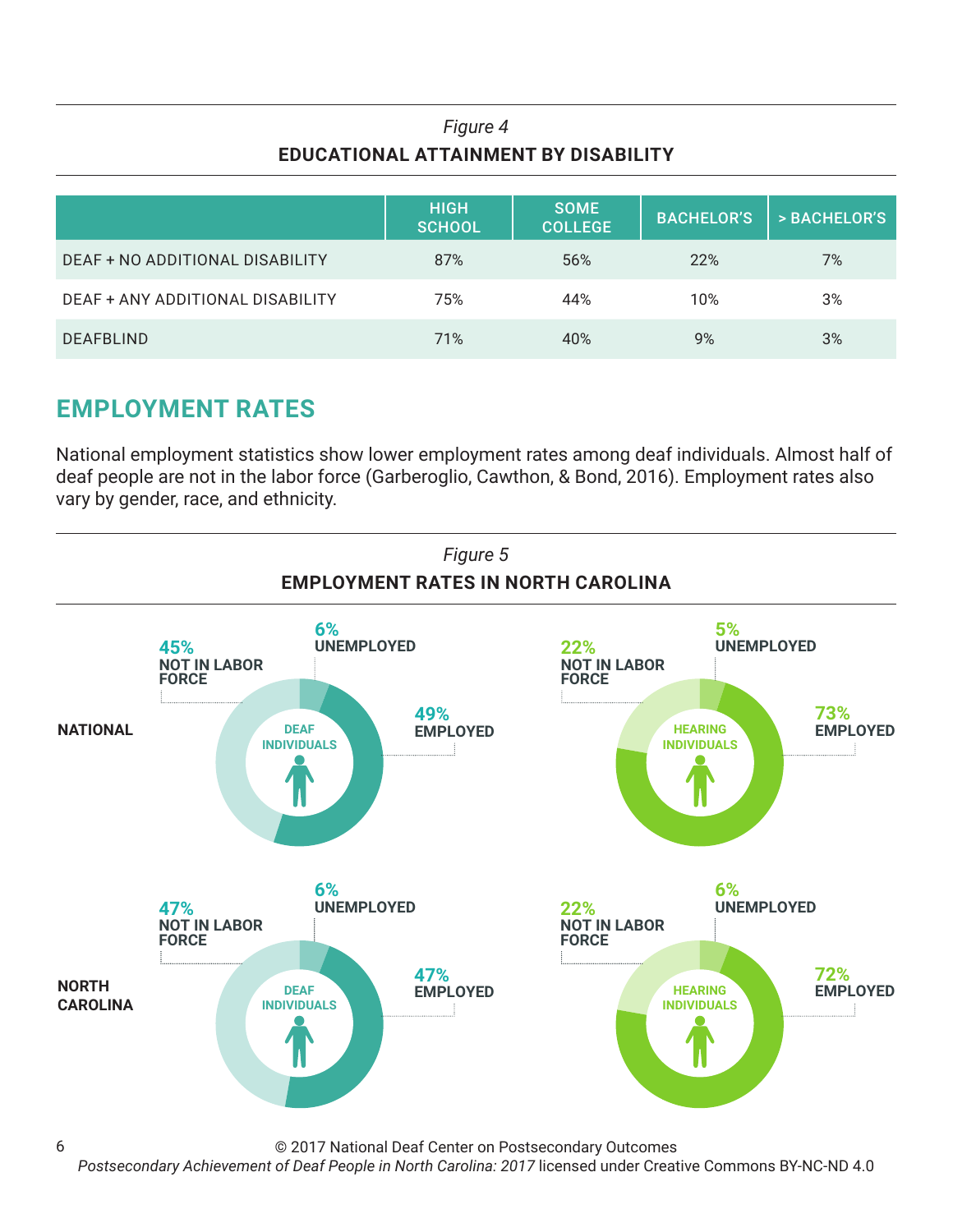



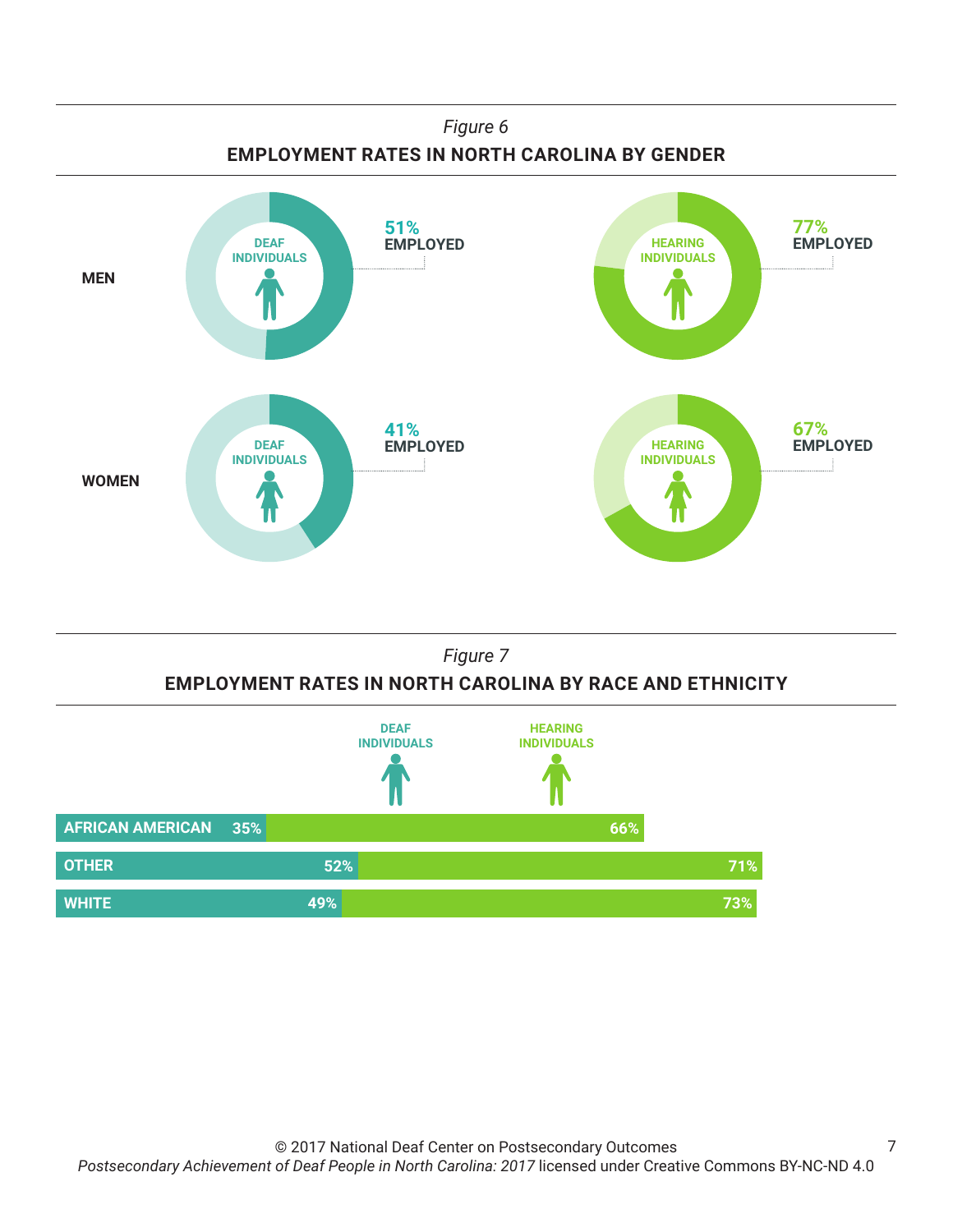## *Figure 8* **EMPLOYMENT RATES IN NORTH CAROLINA BY DISABILITY**



# **SUPPLEMENTAL SECURITY INCOME**

Deaf individuals receive supplemental security income (SSI) benefits at different rates across the nation. 11.9% of deaf people ages 25–64 in the U.S. receive SSI benefits. In North Carolina, 11.7% of deaf people receive SSI benefits.

# **EARNINGS**

8

National data show lower median earnings among deaf individuals who were employed full time. Earnings also vary across gender, race, ethnicity, and disability status.



© 2017 National Deaf Center on Postsecondary Outcomes

*Postsecondary Achievement of Deaf People in North Carolina: 2017* licensed under Creative Commons BY-NC-ND 4.0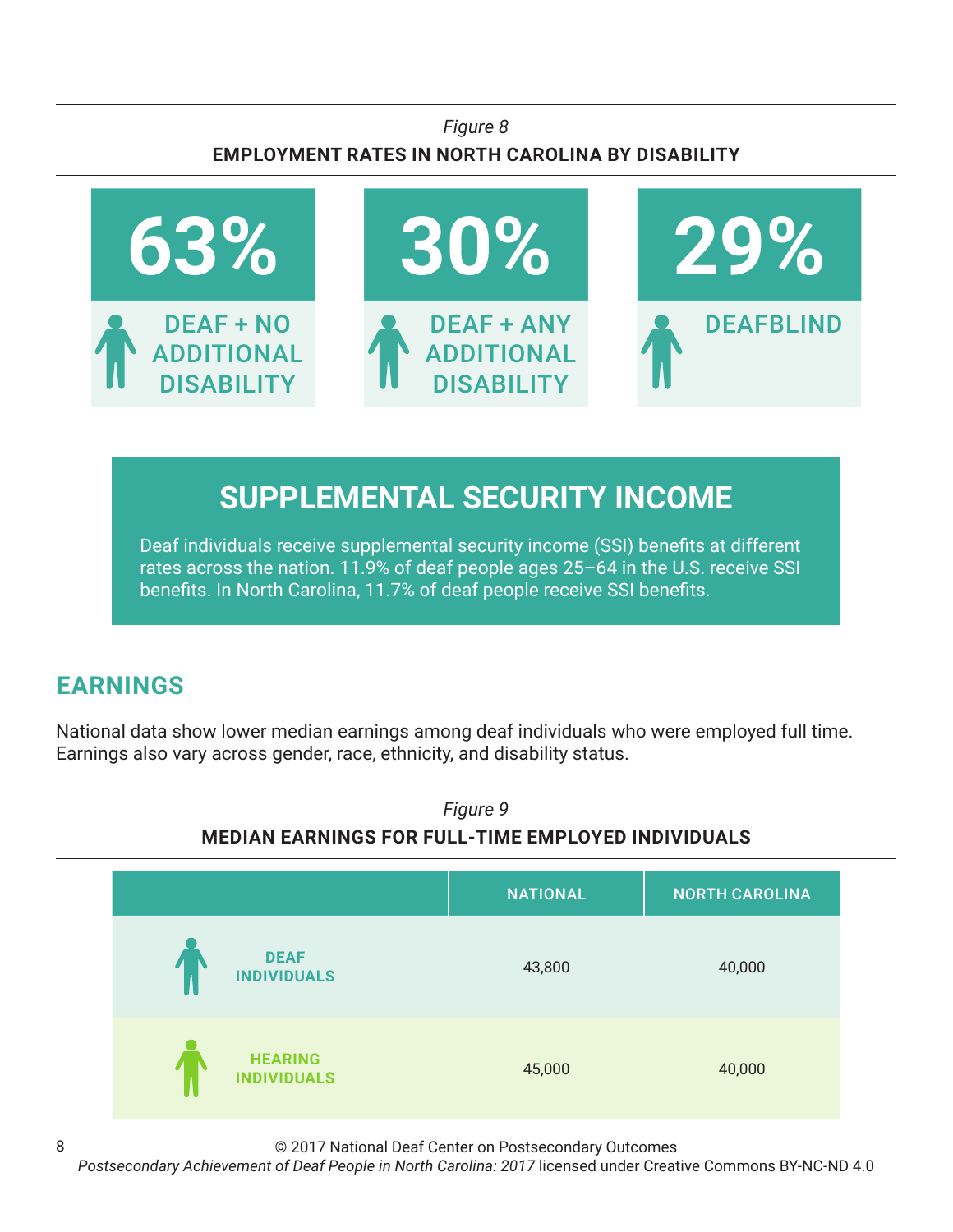*Figure 10*

**MEDIAN EARNINGS FOR FULL-TIME EMPLOYED INDIVIDUALS IN NORTH CAROLINA BY GENDER**



*Figure 11*

**MEDIAN EARNINGS FOR FULL-TIME EMPLOYED INDIVIDUALS IN NORTH CAROLINA BY RACE AND ETHNICITY**



*Figure 12*

**MEDIAN EARNINGS FOR FULL-TIME EMPLOYED INDIVIDUALS IN NORTH CAROLINA BY DISABILITY**



© 2017 National Deaf Center on Postsecondary Outcomes

*Postsecondary Achievement of Deaf People in North Carolina: 2017* licensed under Creative Commons BY-NC-ND 4.0